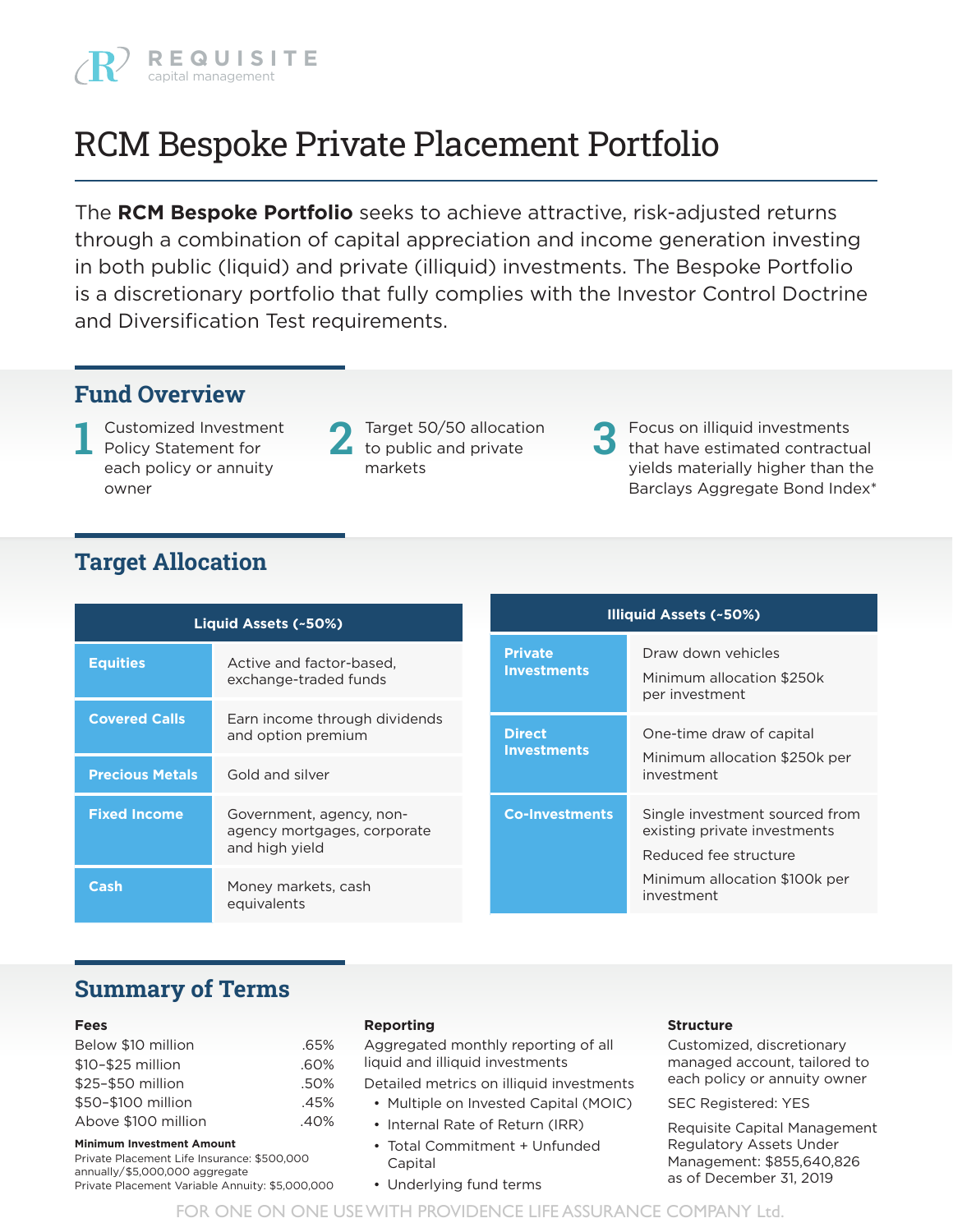# **Requisite Capital Investment Philosophy**

- Our asset allocation is built around the philosophy that portfolios should not be 100% path dependent on interest rates moving lower and stocks moving higher to generate returns. Private and direct investments offer a distinct risk/return profile from public markets. Portfolios should have a balance of both liquid and illiquid investments
- Opportunities exist for above-market returns in niche illiquid strategies where managers have a deep knowledge of a business or market segment
- Requisite Capital has a bias to illiquid investments that base a significant portion of the total return on contractual cash flows versus the traditional j-curve private equity model
- Fees matter
	- In public markets, execute investment strategies through low-cost, exchange-traded funds
	- In private markets
		- Seek to lower fees by negotiating directly with the general partner of each fund, avoiding feeder funds and third-party investment platforms
		- Manage customized, separately managed accounts which have a lower cost structure and better transparency than pooled vehicles



### **Sample Requisite Capital Allocation**

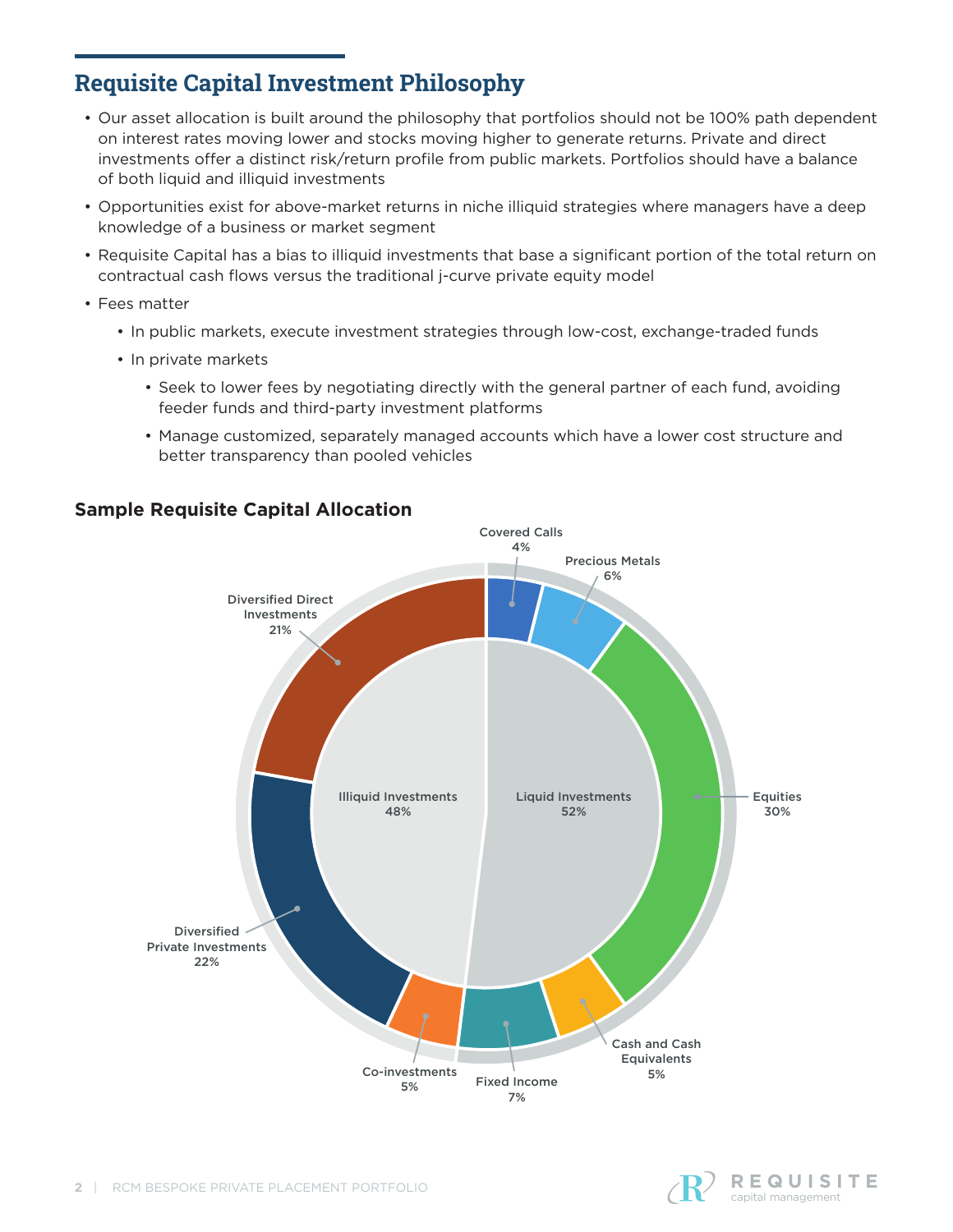# **Illiquid Investments Contractual Cash Flow Illustration**

When constructing the illiquid allocation, we prefer private, direct and co-investments that have a mixture of yield and capital appreciation. The chart below highlights the contractual yields for the illiquid investments sourced in 2020.\*\* In most cases, the total return is expected to be greater than the contractual yield.



### **U.S. Treasury Yield Curve vs. Projected Contractual Cash Flows**

**Maturity/Expected Life of Fund**

| <b>Investment</b> | <b>Investment Type</b>                                   | <b>Contractual Yield</b>                                               | <b>Description</b>                                                                           |
|-------------------|----------------------------------------------------------|------------------------------------------------------------------------|----------------------------------------------------------------------------------------------|
| $\bullet$ 1       | Private Investment                                       | ~13.5% annual interest rate,<br>monthly compounding                    | Portfolio of Preferred Equity investments<br>in new-build, garden-style apartments           |
| $\bullet$ 2       | Private Investment                                       | 6% with the expectation<br>of increasing to 10%                        | Portfolio of rental income properties<br>purchased primarily via forced<br>liquidation sales |
| $\bullet$ 3       | Direct Investment                                        | 16% annual interest rate                                               | Mezzanine loan to fund with ~25% loan<br>to value                                            |
| $\bullet$ 4       | Co-Investment                                            | 15% annual interest rate.<br>plus 2.5% origination fee,<br>6% exit fee | Senior secured loan to a data center<br>company                                              |
| $\bullet$ 5       | Private Investment<br>(purchased on<br>secondary market) | ~14% annual interest<br>rate, plus origination and<br>exit fees        | Portfolio of private, senior secured loans                                                   |
| $\bullet$ 6       | Direct Investment                                        | 13% annual interest rate                                               | Promissory note to debt capital<br>solutions company                                         |

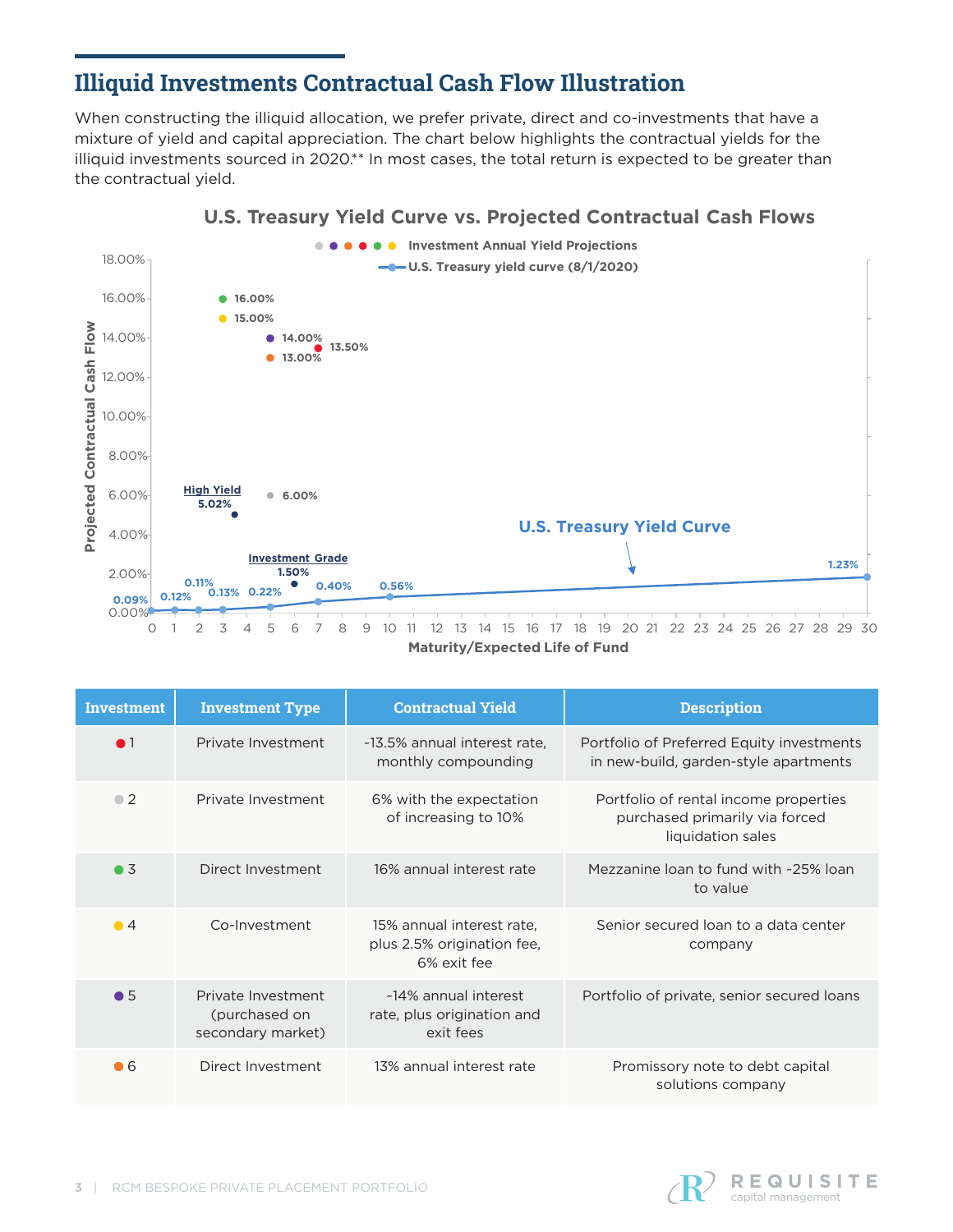# **Requisite Capital Reporting Capabilities**

- Customized reporting, including performance attribution for both liquid and illiquid investments
- Timely reporting (consolidated monthly reporting available one week after month end)

### **Portfolio Overview**





*Performance attribution: Understand drivers and detractors of the portfolio across asset classes*

#### **Investment Benchmarks**

| <b>GROUPING</b>                              | <b>REPORT</b><br>PERIOD | <b>TWR YTD</b> | <b>ASSET CLASS</b>      |
|----------------------------------------------|-------------------------|----------------|-------------------------|
| Barclays US Aggregate (Total Return)         | 2.90%                   | 6.14%          | <b>Cash Equivalent</b>  |
| <b>S&amp;P 500 (Total Return)</b>            | 20.54%                  | (3.08%         | <b>Precious Metals</b>  |
| S&P 600 (Total Return)                       | 21.94%                  | (17.85%)       | Eauity                  |
| <b>Russell Mid Cap (Total Return)</b>        | 24.61%                  | (9.13%)        | Fixed Income            |
| <b>MSCI EAFE (USD) (Total Return)</b>        | 15.08%                  | (11.07%        | <b>Hedge Funds</b>      |
| <b>MSCI Emerging Markets (Total Return)</b>  | 18.18%                  | (9.67%)        | Private Investme        |
| <b>MSCI All Country World (Total Return)</b> | 19.39%                  | (5.99%)        | <b>Direct Investmen</b> |
| FTSE All World (USD) (Total Return)          | 19.33%                  | (6.12%)        | <b>Total</b>            |
|                                              |                         |                |                         |

**Investment Performance Attribution** 

ate Im ect Investment

| <b>ASSET CLASS</b>         | <b>TWR</b> | <b>DEC 31.</b><br>2019 | <b>JUN 30.</b><br>2020 | PERF<br><b>ATTRIB</b> |
|----------------------------|------------|------------------------|------------------------|-----------------------|
| <b>Cash Equivalents</b>    | 0.00%      | 11.70%                 | 6.99%                  | 0.00%                 |
| <b>Precious Metals</b>     | 17.12%     | 1.91%                  | 1.96%                  | 0.31%                 |
| Equity                     | 10.82%     | 23.03%                 | 22.42%                 | 2.47%                 |
| <b>Fixed Income</b>        | 3.25%      | 20.66%                 | 20.33%                 | 0.71%                 |
| <b>Hedge Funds</b>         | $(2.03\%)$ | 4.11%                  | 3.54%                  | (0.09%                |
| <b>Private Investments</b> | 3.48%      | 34.17%                 | 37.36%                 | 1.37%                 |
| Direct Investments         | 12.99%     | 4.43%                  | 7.40%                  | 0.93%                 |
| Total                      | 5.70%      | 100.00%                | 100.00%                | 5.70%                 |

### **Return Metrics on Illiquid Investments**



*Multiple metrics on illiquid investments including:*

- *• MOIC (Multiple on Invested Capital)*
- *• IRR (Internal Rate of Return)*
- *• Income*
- *• Unfunded Commitment*
- *• Investment Terms*

| OWNER                         |              |              | <b>TOTAL</b><br>COMMIT |              | <b>TOTAL</b><br><b>CONTRIB</b> | VALUE        |      | <b>TOTAL</b><br><b>DISTRIB</b> |            | <b>TOTAL INT</b><br><b>INCOME</b> | <b>UNFUNDED</b><br>COMMITMENT | <b>MOIC</b> | IRR (ADMIN<br>VAL DATE) | ADMIN<br>VALUATION<br>DATE |
|-------------------------------|--------------|--------------|------------------------|--------------|--------------------------------|--------------|------|--------------------------------|------------|-----------------------------------|-------------------------------|-------------|-------------------------|----------------------------|
| <b>Adam Smith</b>             |              |              | \$22,350,000           | \$19,427,000 |                                | \$18,468,266 |      | \$7,888,596                    |            | \$1,587,479                       | \$3,223,000                   | 1.44        | 4.88%                   |                            |
| Accel Partners V              |              |              | \$3,000,000            |              | \$2,705,000                    | \$2,705,998  |      | \$363,389                      |            | \$14,245                          | \$295,000                     | 1.14        | 1.22%                   | 06-30-2020                 |
| Seguoia Global Growth Fund II | \$5,300,000  | S4,537,000   | S412,000               | \$4,258,930  | \$4,110                        | \$763,000    | 1.03 | 1.63%                          | 06-30-2020 |                                   |                               |             |                         |                            |
| <b>Invisible Hand LLC</b>     | \$2,500,000  | \$2,225,053  | \$2,275,000            | \$125,000    | \$0                            | \$274,947    | 1.08 | 8.03%                          |            |                                   |                               |             |                         |                            |
| Bain Capital VI               | \$2,500,000  | \$2,225.053  | \$2,275,000            | \$125,000    | SO <sub>1</sub>                | \$274,947    | 1.08 | 8.03%                          | 06-30-2020 |                                   |                               |             |                         |                            |
| Total                         | \$24,850,000 | \$21,652,053 | \$20,743,266           | \$8,013,596  | \$1,587,479                    | \$3,497,947  | 1.40 | 4.94%                          |            |                                   |                               |             |                         |                            |